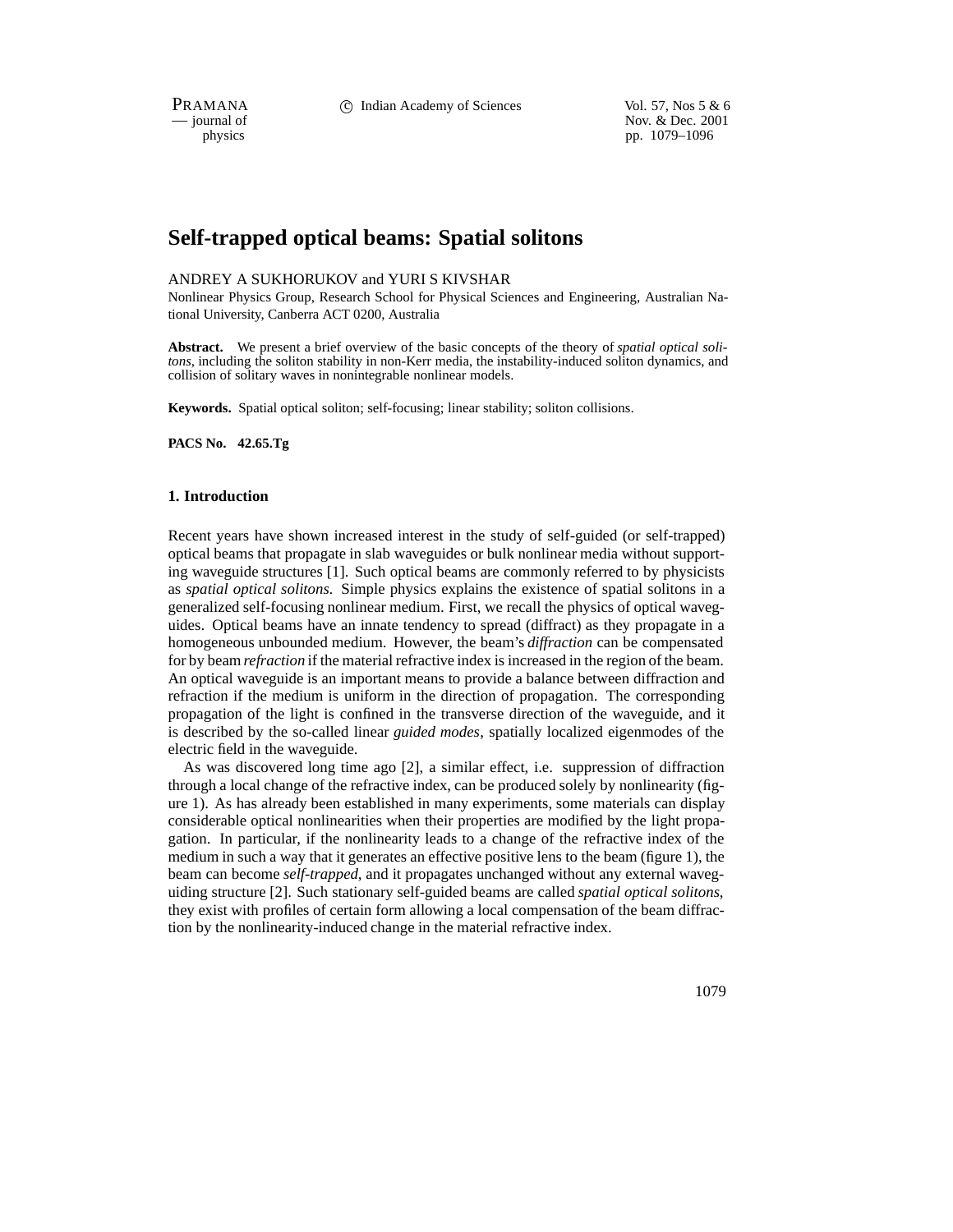

**Figure 1.** Qualitative picture of the beam self-trapping effect leading to the formation of a spatial optical soliton.

Until recently, the theory of spatial optical solitons has been based on the nonlinear Schrödinger (NLS) equation with a cubic nonlinearity, which is *exactly integrable* by means of the inverse scattering technique (IST) [3]. Generally speaking, integrability means that any localized input beam will be decomposed into*stable solitary waves* (or*solitons*) and *radiation*, and also that interaction of solitons is elastic. From the physical point of view, the integrable NLS equation describes  $(1+1)$ -dimensional (i.e. one transverse and one longitudinal dimensions) beams in a Kerr nonlinear medium in the framework of the so-called paraxial approximation. The cubic NLS equation is known to be a good model for *temporal optical solitons* propagating large distances along *existing* waveguides, optical fibers. In application to *spatial optical solitons*, the cubic NLS equation is not an adequate model. First, for spatial optical solitons much higher input powers are required to compensate for diffraction, meaning that the refractive index experiences large deviations from a linear (Kerr) dependence. Second, as was recognized long time ago [4], radially symmetric stationary localized solutions of the  $(2 + 1)$ -dimensional NLS equation are unstable and may collapse [5]. To deal with the realistic optical models, saturation had been suggested as a way to stabilize such a catastrophic self-focusing and produce stable solitary waves of higher dimensions. Accounting for this effect immediately leads to *nonintegrable models of generalized nonlinearities*, not possessing the properties of integrability and not allowing elastic soliton collisions. Another mechanism of non-Kerr nonlinearities and enhanced nonlinear properties of optical materials is a resonant, phase-matched interaction between the modes of different frequencies. In this latter case, *multi-component solitary waves* are created [6], and the mutual beam coupling can modify drastically the properties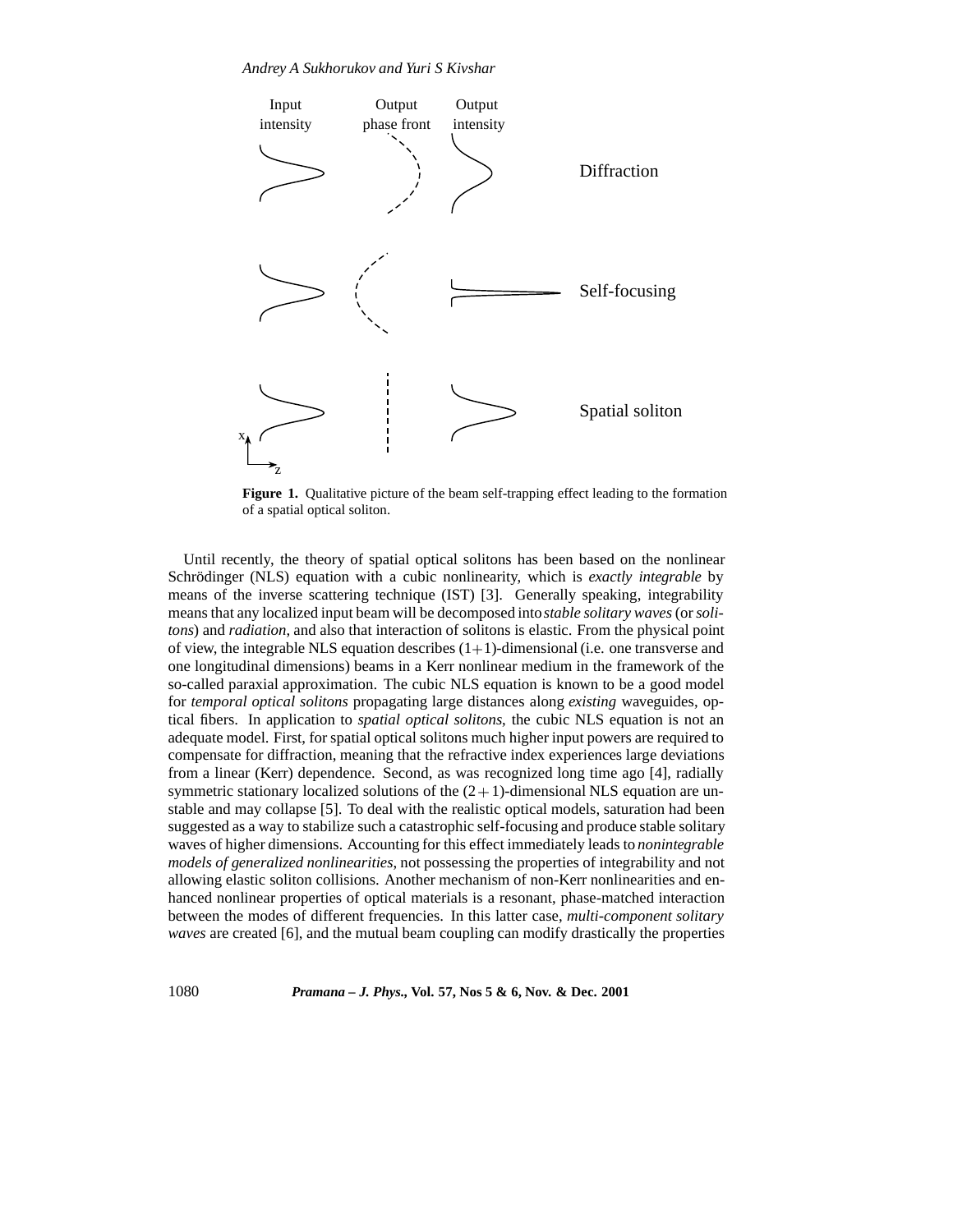of single beams, as it occurs in the case of the so-called *quadratic solitons of cascaded nonlinearities*.

In spite of the fact that, generally speaking, there exist no universal analytical tools for analyzing solitary waves and their interactions in nonintegrable models, recent advances of the theory suggest that many of the properties of optical solitons in non-Kerr media are similar, and they can be approached with the help of rather general physical concepts. Also, from this perspective we understand that *there is no simple mapping* between temporal and spatial optical solitons. Spatial solitons are a much richer and more complicated phenomenon, and this has already been demonstrated by a number of elegant experiments in this field.

In particular, it has been recently demonstrated experimentally, that self-guided beams can be observed in materials with strong photorefractive and photovoltaic effect [7], in vapours with a strong saturation of the intensity-dependent refractive index [8], and also as a result of the mutual self-focusing due to the phase-matched three-wave mixing in quadratic (or  $\chi^{(2)}$ ) nonlinear crystals [9]. In all these cases, propagation of self-guided waves is observed in *non-Kerr materials* which are described by the models more general than the cubic NLS equation.

Because the phenomenon of the long-distance propagation of temporal optical solitons in optical fibers is known to a much broader community of researchers in optics and nonlinear physics, first we emphasize the difference between spatial and temporal solitons. Indeed, stationary beam propagation in planar waveguides has been considered somewhat similar to the pulse propagation in fibers. This is a direct manifestation of the so-called *spatio-temporal analogy* in wave propagation [10], meaning that the propagation coordinate  $z$  is treated as the evolution variable and the spatial beam profile along the transverse direction, for the case of waveguides, is similar to the temporal pulse profile, for the case of fibers. This analogy has been employed for many years, and it is based on a simple notion that both beam evolution and pulse propagation can be described by the cubic NLS equation. However, contrary to this widely accepted opinion, we point out *a crucial difference between these two phenomena*. Indeed, in the case of the nonstationary pulse propagation in fibers, the operation wavelength is usually selected near the zero of the group-velocity dispersion. This means that the absolute value of the fiber dispersion is small enough to be compensated by a weak nonlinearity such as that produced by the (very weak) Kerr effect in optical fibers which leads to a relative nonlinearity-induced change in the refractive index of the order of  $10^{-10}$ . Therefore, nonlinearity in such systems is *always weak* and it should be well modeled by the same form of the cubic NLS equation, which is known to be integrable by means of the IST technique. However, for very short (fs) pulses the cubic NLS equation describing the long-distance propagation of pulses should be corrected to include some additional effects such as higher-order dispersion, Raman scattering, etc. [11]. All these corrections can be taken into account by a perturbation theory [12]. Thus, in fibers nonlinear effects are weak and they become important only when dispersion is small (near the zero-dispersion point) affecting the pulse propagation over large distances (of order of hundred of meters or even kilometers).

In contrary to pulse propagation in optical fibers, the physics underlying stationary beam propagation in planar waveguides and bulk media is different. In this case the nonlinear change in the refractive index should compensate for the beam spreading caused by diffraction *which is not a small effect*. That is why to observe spatial solitons, much larger nonlinearities are usually required, and very often such nonlinearities are not of the Kerr type (e.g.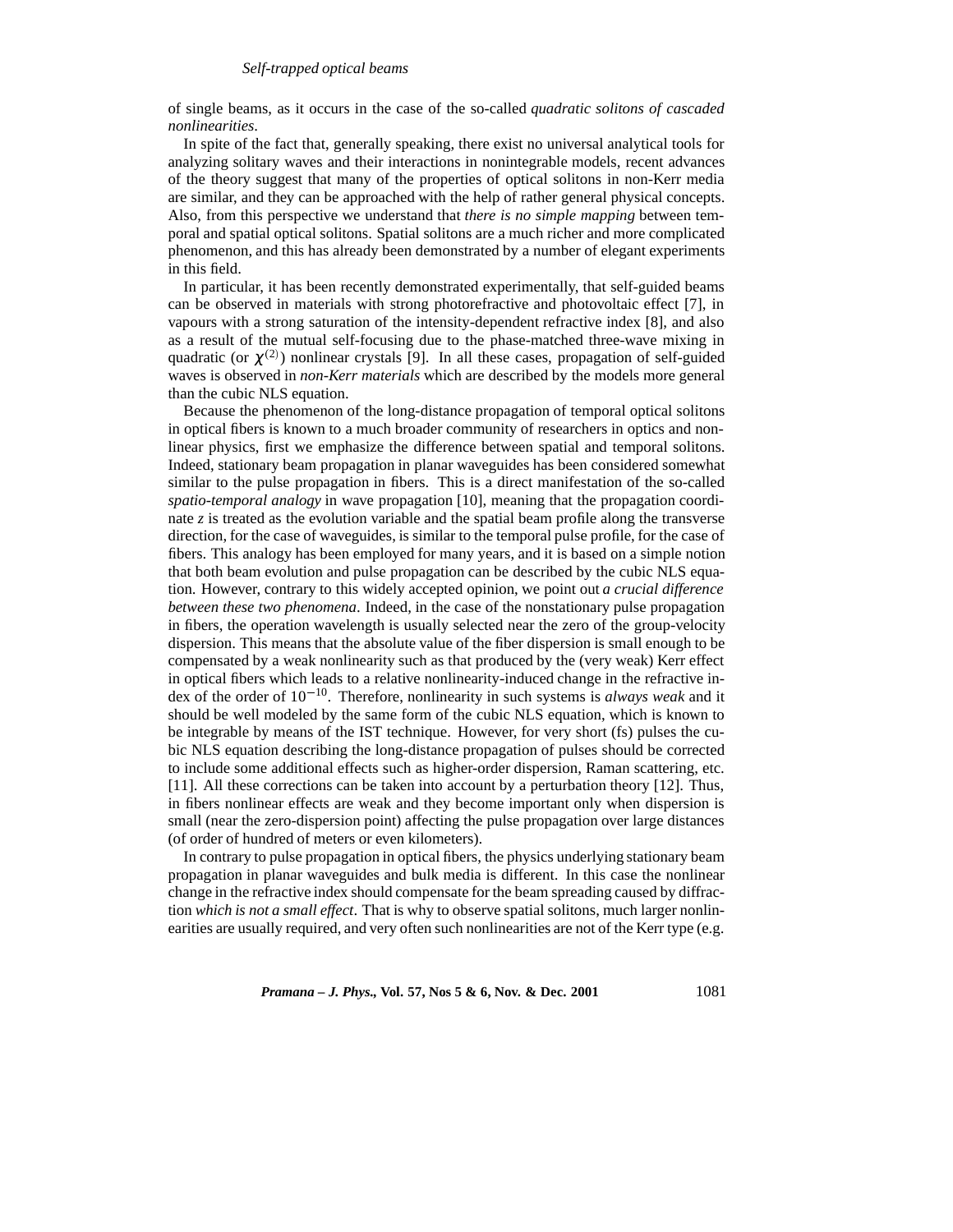they saturate at higher intensities). This leads to the models of generalized nonlinearities with the properties of solitary waves different from those described by the integrable cubic NLS equation. For example, unlike the solitons of the cubic NLS equation, solitary waves of generalized nonlinearities may be unstable, they also show some interesting features, such as fusion due to collision, inelastic interactions and spiraling in a bulk, wobbling, amplitude oscillation, etc. Propagation distances usually involved in the phenomenon of beam self-focusing and spatial soliton propagation are of the order of millimeters or centimeters. As a result, the physics of spatial solitary waves is rich, and it should be understood in the framework of the theory of nonintegrable nonlinear models.

#### **2. Basic equations**

To describe optical spatial solitons in the framework of the *simplest scalar model of nonresonant nonlinearities*, we consider the propagation of a monochromatic scalar electric field *E* in a bulk optical medium with an intensity-dependent refractive index,  $n = n_0 + n_{\text{nl}}(I)$ , where  $n_0$  is the linear refractive index, and  $n_{nl}(I)$  describes the variation in the index due to the field with the intensity  $I = |E|^2$ . The function  $n_{\text{nl}}(I)$  is assumed to be dependent on the light intensity only, and it may be introduced phenomenologically.

Solutions of the governing Maxwell's equation can be presented in the form

$$
E(\mathbf{R}_{\perp}, Z; t) = \mathcal{E}(\mathbf{R}_{\perp}, Z) e^{ik_0 Z - i\omega t} + \text{c.c.},
$$
\n(1)

where c.c. denotes complex conjugate,  $\omega$  is the source frequency, and  $k_0 = 2\pi/\lambda$  is the linear wave number, or the plane-wave propagation constant for the uniform background medium,  $\lambda = 2\pi c/(\omega n_0)$  is the linear wavelength, with *c* being the free-space speed of light. Usually, the spatial solitons are discussed for two geometries. For the beam propagation in a bulk, we assume a  $(2+1)$ -dimensional model, so that the *Z*-axis is parallel to the direction of propagation, and the *X*- and *Y*-axis are two transverse directions. For the beam propagation in a planar waveguide, the effective field is found by averaging the Maxwell's equations over the transverse structure defined by the waveguide confinement, and therefore the model becomes  $(1+1)$ -dimensional.

The function  $\mathscr{E}(\mathbf{R}_{\perp}, Z)$  describes the wave envelope which in the absence of nonlinear and diffraction effects  $\mathscr E$  would be a constant. If we substitute eq. (1) into the twodimensional, scalar wave equation, we obtain the generalized nonlinear parabolic equation,

$$
2ik_0\frac{\partial \mathcal{E}}{\partial Z} + \left(\frac{\partial^2 \mathcal{E}}{\partial X^2} + \frac{\partial^2 \mathcal{E}}{\partial Y^2}\right) + 2k_0^2n_0^{-1}n_{\rm nl}(I)\mathcal{E} = 0.
$$
 (2)

In dimensionless variables, eq. (2) becomes the well-known *generalized NLS equation*, where local nonlinearity is introduced by the function  $n_{nl}(I)$ .

For the case of the Kerr (or cubic) nonlinearity we have  $n_{nl}(I) = n_2I$ ,  $n_2$  being the coefficient of the Kerr effect of an optical material. Now, introducing the dimensionless variables, i.e., measuring the field amplitude in the units of  $\sqrt{2n_0/|n_2|}$ , and the transverse coordinates and propagation distance in the units of  $(2k_0)^{-1}$ , we obtain the (2+1)-dimensional NLS equation in the standard form,

$$
i\frac{\partial \Psi}{\partial z} + \left(\frac{\partial^2 \Psi}{\partial x^2} + \frac{\partial^2 \Psi}{\partial y^2}\right) \pm |\Psi|^2 \Psi = 0,
$$
\n(3)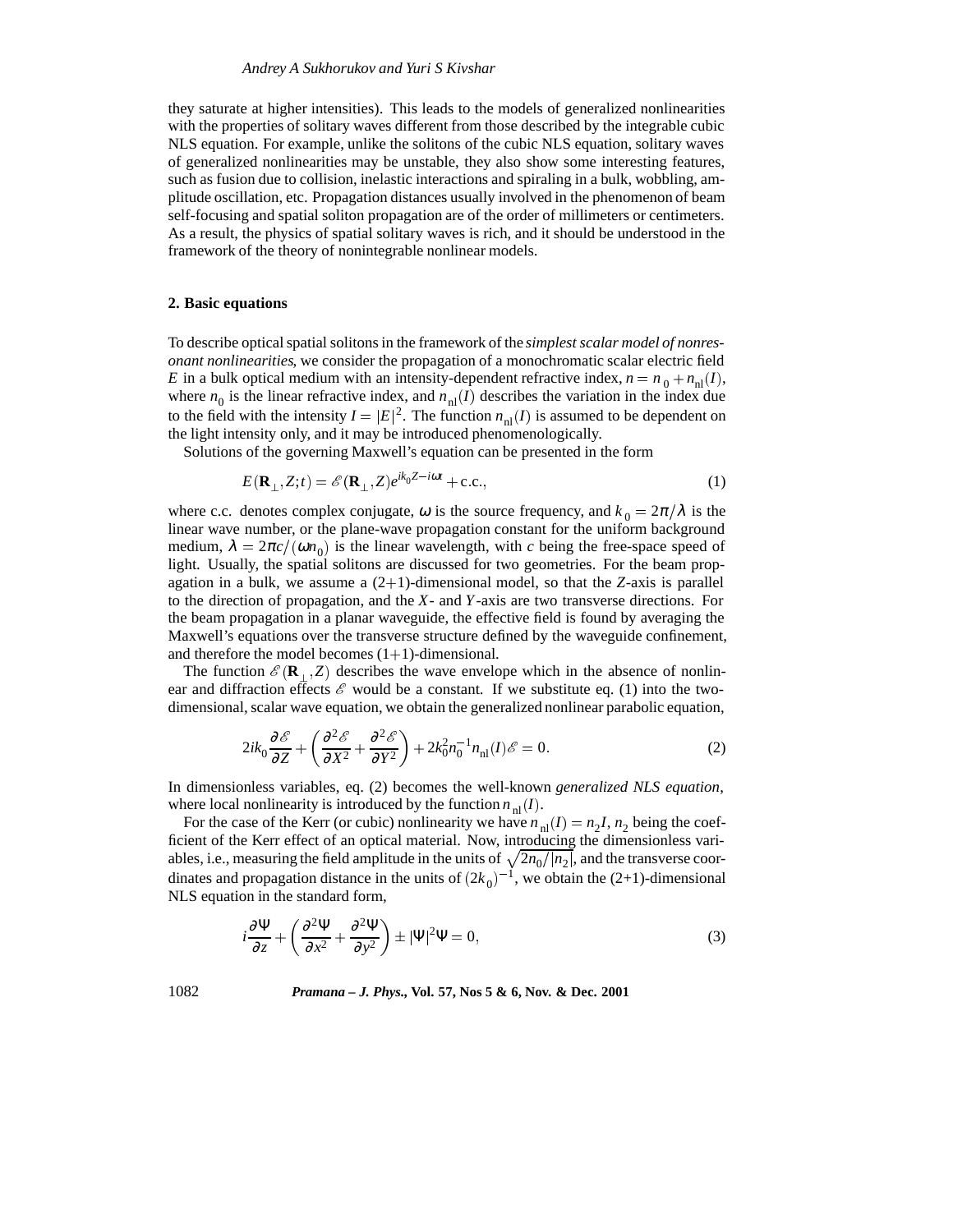where the complex Ψ stands for a dimensionless envelope, and the sign  $(\pm)$  is defined by the type of nonlinearity, *self-defocusing* ('minus', for  $n_2 < 0$ ) or *self-focusing* ('plus', for  $n_2 > 0$ ).

For propagation in a slab waveguide, the field structure in one of the directions, say *Y*, is defined by the linear guided mode of the waveguide. Then, the solution of the governing Maxwell's equation has the structure

$$
E(\mathbf{R}_{\perp}, Z; t) = \mathcal{E}(X, Z) A_n(Y) e^{ik_n^{(0)}} z^{-i\omega t} + \dots,
$$
\n<sup>(4)</sup>

where the function  $A_n(Y)$  describes the corresponding fundamental mode of the slab waveguide, and  $k_n^{(0)}$  is the corresponding linear propagation constant. Similarly, substituting this ansatz into Maxwell's equations and averaging over *Y*, we come again to the renormalized equation of the form (3) with the *Y*-derivative *omitted*, which in the dimensionless form becomes the standard cubic NLS equation

$$
i\frac{\partial \Psi}{\partial z} + \frac{\partial^2 \Psi}{\partial x^2} \pm |\Psi|^2 \Psi = 0.
$$
 (5)

Equation (5) coincides formally with the equation for the pulse propagation in dispersive nonlinear optical fibers, and it is known to be integrable by means of the inverse scattering transform (IST) technique [3].

For the case of nonlinearities more general then the cubic one, we should consider the generalized NLS equation,

$$
i\frac{\partial \Psi}{\partial z} + \frac{\partial^2 \Psi}{\partial x^2} + \mathcal{F}(|\Psi|^2)\Psi = 0,
$$
\n(6)

where the function  $\mathcal{F}(I)$  describes a nonlinearity-induced change of the refractive index, usually  $\mathcal{F}(I)$  ∝ *I* for small *I*.

The generalized NLS equation (2) [or eq. (6)] has been considered in many papers for analyzing the beam self-focusing and properties of spatial bright and dark solitons. All types of non-Kerr nonlinearities in optics can be divided, generally speaking, into *three main classes*: (i) *competing nonlinearities*, e.g., focusing (defocusing) cubic and defocusing (focusing) quintic nonlinearity, (ii) *saturable nonlinearities*, and (iii) *transiting nonlinearities*. Many references can be found in the recent review paper [13].

Usually, the nonlinear refractive index of an optical material deviates from the linear (Kerr) dependence for larger light intensities. Nonideality of the nonlinear optical response is known for semiconductor (e.g., AlGaAs, CdS, CdS<sub>1<sub>x</sub></sub>Se<sub>x</sub>) waveguides and semiconductor-doped glasses. In the case of small intensities, this effect can be modeled by *competing*, cubic-quintic nonlinearities,  $n_{nl}(I) = n_2I + n_3I^2$ . This model describes a competition between self-focusing  $(n<sub>2</sub> > 0)$ , at smaller intensities, and self-defocusing  $(n<sub>3</sub> < 0)$ , at larger intensities. Similar models are usually employed to describe the stabilization of wave collapse in the (2+1)-dimensional NLS equation.

Models with *saturable nonlinearities* are the most typical ones in nonlinear optics. The effective generalized NLS equation with saturable nonlinearity is also the basic model to describe the recently discovered  $(1+1)$ -dimensional photovoltaic spatial solitons in photovoltaic-photorefractive materials such as  $\text{LiNbO}_3$ . Unlike the phenomenological models usually used to describe saturation of nonlinearity, in the case of photovoltaic solitons this model can be justified rigorously.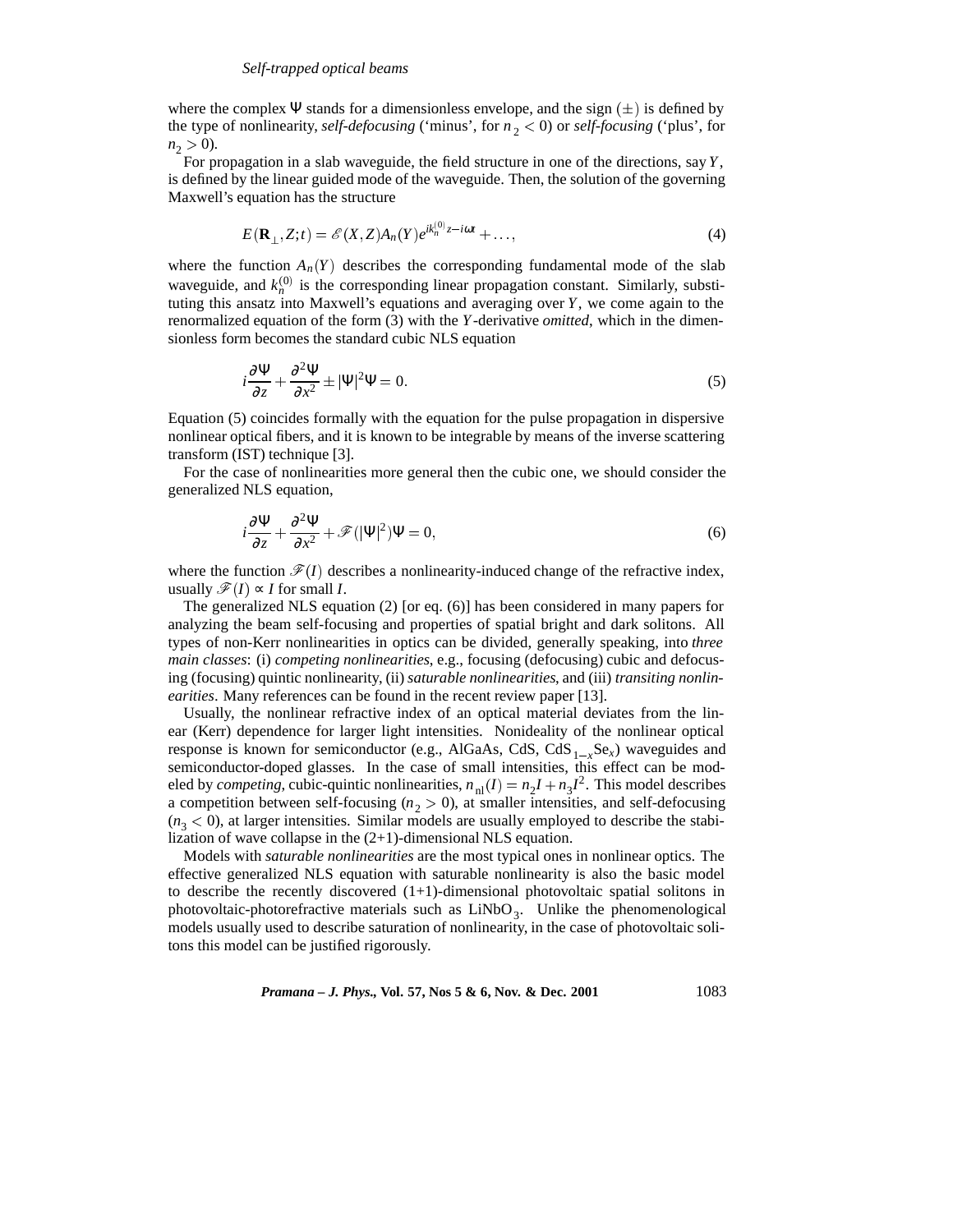There exist several different models for saturating nonlinearities. In particular, the phenomenological model  $n_{nl}(I) = n_{\infty}[1 - (1 + I/I_{sat})^{-1}]$  is used more frequently, and it corresponds to the well-known expression derived from the two-level model.

Finally, *bistable solitons* introduced by Kaplan [14] usually require a special type of the intensity-dependent refractive index which changes from one type to another one, e.g., it varies from one kind of the Kerr nonlinearity, for small intensities, to another kind with different value of  $n<sub>2</sub>$ , for larger intensities. Unfortunately, examples of nonlinear optical materials with such dependencies are not yet known, but the bistable solitons possess attractive properties useful for their possible future applications in all-optical logic and switching devices.

At last, we would like to mention the model of logarithmic nonlinearity,  $n^2(I) = n_0^2 +$  $\varepsilon$  ln( $I/I_0$ ), that allows close-form exact expressions not only for stationary Gaussian beams (or *Gaussons*, as they were introduced in [15]), but also for periodic and quasi-periodic regimes of the beam evolution [16]. The main features of this model are the following: (i) the stationary solutions do not depend on the maximum intensity (quasi-linearization) and (ii) radiation from the periodic solitons is absent (the linearized problem has purely discrete spectrum). Such exotic properties persist in any dimension.

#### **3. Stability of spatial solitons**

Spatial optical solitons are of both fundamental and technological importance if they are stable under propagation. Existence of stationary solutions of the different models of non-Kerr nonlinearities does not guarantee their stability. Therefore, stability is *a key issue in the theory of spatial optical solitons*.

For temporal solitons in optical fibers, nonlinear effects are usually weak and the model based on the cubic NLS equation and its deformations is valid in most of the cases [11]. Therefore, being described by integrable or nearly integrable models, solitons are always stable, or their dynamics can be affected by (generally small) external perturbations which can be treated in the framework of the soliton perturbation theory [12].

As has been discussed above, much higher powers are usually required for spatial solitons in waveguides or a bulk, so that real optical materials demonstrate essentially non-Kerr change of the nonlinear refractive index with the increase of the light intensity. Generally speaking, the nonlinear refractive index always deviates from Kerr for larger input powers, e.g., it saturates. Therefore, models with a more general intensity-dependent refractive index are employed to analyze spatial solitons and, as we discuss below, solitary waves in such non-Kerr materials can become unstable. Importantly, in many cases the stability criteria for solitary waves can be formulated in a rather general form using the system invariants.

#### 3.1 *Linear eigenvalue problem*

To discuss the stability properties of spatial optical solitons, we consider the nonintegrable generalized NLS equation that describes the  $(1 + 1)$ -dimensional beam self-focusing in a waveguide geometry,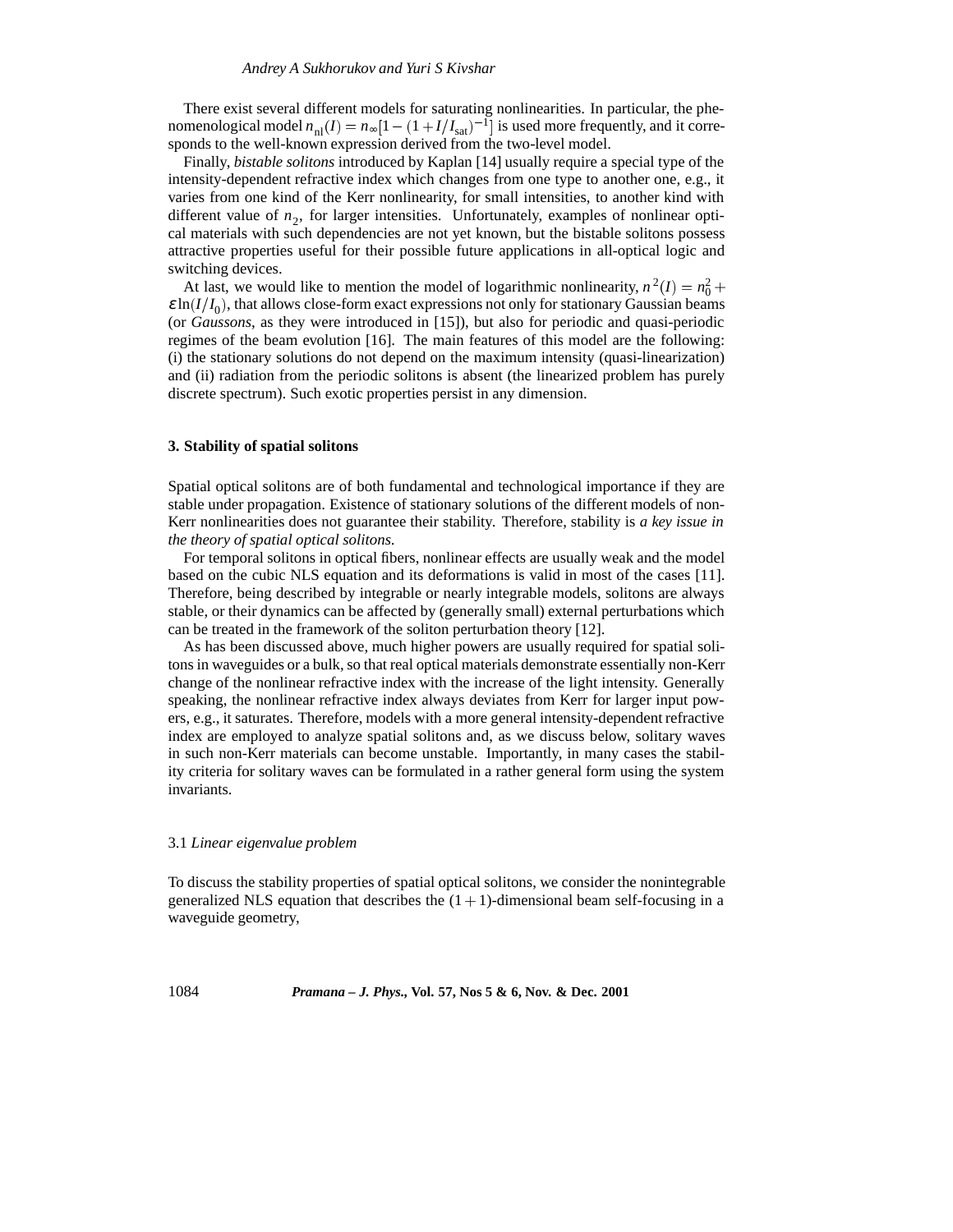$$
i\frac{\partial \psi}{\partial z} + \frac{\partial^2 \psi}{\partial x^2} + \mathcal{F}(I)\psi = 0,
$$
\n(7)

where  $\psi(x, z)$  is the dimensionless complex envelope of the electric field, x is the transverse spatial coordinate, *z* is the propagation distance,  $I = |\psi(x, z)|^2$  is the beam intensity, and the real function  $\mathcal{F}(I)$  characterizes nonlinear properties of a dielectric medium, for which we assume with no lack of generality that  $\mathcal{F}(0) = 0$ . Stationary spatially localized solutions of the model (7) have the standard form,  $\psi(x, z) = \Phi(x)e^{i\beta z}$ , where  $\beta$  is the soliton propagation constant ( $\beta > 0$ ) and the real function  $\Phi(x)$  vanishes for  $|x| \to \infty$ . An important conserved quantity of the soliton in the model (7) is its *power* defined as

$$
P(\beta) = \int_{-\infty}^{+\infty} |\psi(x, z)|^2 dx.
$$
 (8)

To find the linear stability conditions, we consider the evolution of a small-amplitude perturbation of the soliton presenting the solution in the form

$$
\psi(x,z) = \left\{ \Phi(x) + [v(x) - w(x)] e^{i\gamma z} + [v^*(x) + w^*(x)] e^{-i\gamma^* t} \right\} e^{i\beta z}, \tag{9}
$$

where the star stands for a complex conjugation, and obtain the linear eigenvalue problem for  $v(x)$  and  $w(x)$ ,

$$
L_0 w = \gamma v, \quad L_1 v = \gamma w
$$
  

$$
L_j = -\frac{d^2}{dx^2} + \beta - U_j,
$$
 (10)

where  $U_0 = \mathcal{F}(I)$  and  $U_1 = \mathcal{F}(I) + 2I(\partial \mathcal{F}(I)/\partial I)$ .

A stationary solution of the model (7) is stable if all the eigenmodes of the corresponding linear problem (10) do not have exponentially growing amplitudes. It can be demonstrated that the continuum part of the linear spectrum of the problem (10) consists of*two symmetric branches* corresponding to real eigenvalues, and the eigenstates in the gap  $|\gamma| < \beta$  are responsible for the stability properties of localized solutions. Then, several cases of such discrete eigenvalues should be distinguished:

- *internal modes* with real eigenvalues describe periodic oscillations;
- *instability modes* correspond to purely imaginary eigenvalues;
- *oscillatory instabilities* can develop if the eigenvalues are complex.

In what follows, we present several approaches that allow to study analytically and numerically the structure of the discrete spectrum in order to determine the linear stability properties of solitary waves. We also analyze the nonlinear evolution of unstable solitons.

## 3.2 *Soliton internal modes and stability*

Since the soliton instabilities always occur in nonintegrable models, we wonder what kind of novel features can be found for solitary waves in nonintegrable models which might be responsible for the instabilities of their localized solutions. It is commonly believed

*Pramana – J. Phys.*, Vol. 57, Nos 5 & 6, Nov. & Dec. 2001 
$$
1085
$$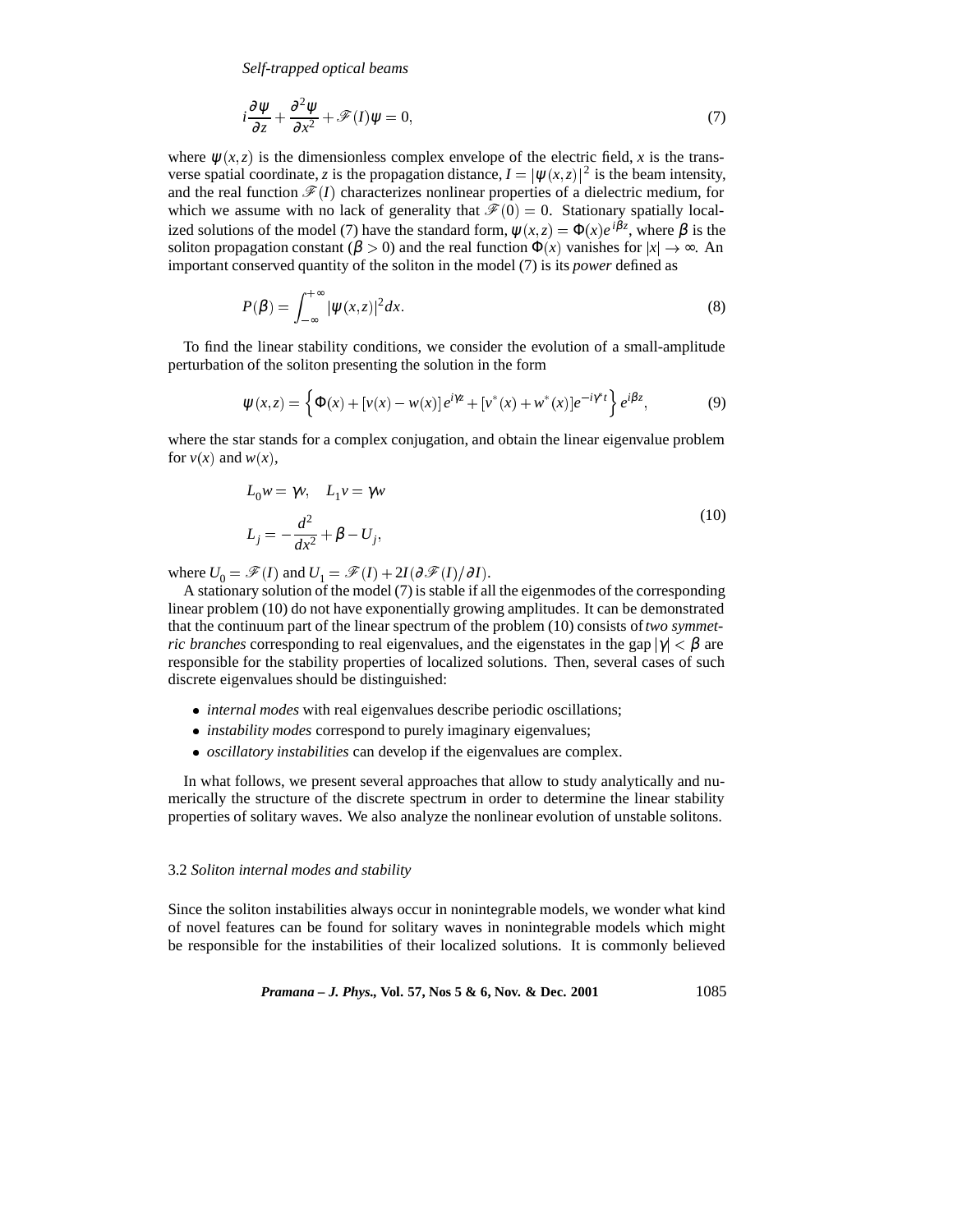that solitary waves of nonintegrable nonlinear models differ from solitons of integrable models only in the character of the soliton interactions: unlike proper solitons, interaction of solitary waves is accompanied by radiation [12]. However, the soliton instabilities are associated with nontrivial effects of different nature, generic for localized waves in nearly integrable and nonintegrable models. In particular, a small perturbation to an integrable model may create *an internal mode* of a solitary wave [17] that is indeed responsible for the appearance of instabilities. This effect is beyond a regular perturbation theory, because solitons of integrable models do not possess internal modes. But in nonintegrable models such modes may introduce *qualitatively new features* into the system dynamics and, in particular, lead to instabilities.

To demonstrate that the internal modes are generic for nonintegrable models, we consider a weakly-perturbed cubic NLS equation with the nonlinear term,

$$
\mathcal{F}(I) = I + \varepsilon f(I),\tag{11}
$$

where  $f(I)$  describes a deviation from the Kerr nonlinear response, and  $\varepsilon$  is a small parameter. Then, the stationary solution can be expressed asymptotically as  $\Phi(x)$  =  $\Phi_0(x) + \varepsilon \Phi_1(x) + O(\varepsilon^2)$ , where  $\Phi_0(x) = \sqrt{2\beta} \text{sech}(\sqrt{\beta}x)$  is the soliton of the cubic NLS equation, and  $\Phi_1(x)$  is a localized correction defined from eqs (7) and (11). Neglecting the second-order corrections, we find the results for the effective potentials of the linearized eigenvalue problem (10),  $U_0 = \Phi_0^2 + \varepsilon \widetilde{U}_0$  and  $U_1 = 3\Phi_0^2 + \varepsilon \widetilde{U}_1$ , where  $\widetilde{U}_0 = f(\Phi_0^2) + 2\Phi_0\Phi_1$ and  $\widetilde{U}_1 = f(\Phi_0^2) + 2\Phi_0^2 f'(\Phi_0^2) + 6\Phi_0\Phi_1$ , and the prime denotes differentiation with respect to the argument.

The linear eigenvalue problem (10) and (11) can be solved exactly at  $\varepsilon = 0$  ( [18]). Its discrete spectrum contains only the degenerated eigenvalue at the origin,  $\gamma = 0$ , corresponding to the so-called *soliton neutral mode* (see figure 2a). We may show that a small perturbation can lead to *the creation of an internal mode*, which bifurcates from the continuum spectrum band, as shown in figure 2b. For definiteness, we consider the upper branch of the spectrum and suppose that the cut-off frequencies  $\gamma_m = \pm \beta$  are not shifted by the perturbation. Then, the internal mode frequency can be presented in the form  $\gamma = \beta - \varepsilon^2 \kappa^2$ , where  $\kappa$  is defined by the following result [17]

$$
|\kappa| = \frac{1}{4}\text{sign}(\varepsilon) \int_{-\infty}^{\infty} \left\{ V(x,\beta)\widetilde{U}_1 V(x,\beta) + W(x,\beta)\widetilde{U}_0 W(x,\beta) \right\} dx.
$$
 (12)

Here  $V(x, \gamma)$  and  $W(x, \gamma)$  are the eigenfunctions of the cubic NLS equation calculated at the edge of the continuum spectrum,  $V(x, \beta) = 1 - 2\text{sech}^2(\sqrt{\beta}x)$  and  $W(x, \beta) = 1$ . A soliton internal mode appears if the right-hand side of eq. (12) is positive.

As an important example, we consider the case of the NLS equation (7) and (11) perturbed by a higher-order power-law nonlinear term,

$$
f(I) = I^3. \tag{13}
$$

:

The first-order correction to the soliton profile can be found in the form

$$
\Phi_1(x) = -\frac{\sqrt{2\beta^{5/2} \left[2\cosh(2\sqrt{\beta}x) + \cosh(4\sqrt{\beta}x)\right]}}{3\cosh^5(\sqrt{\beta}x)}.
$$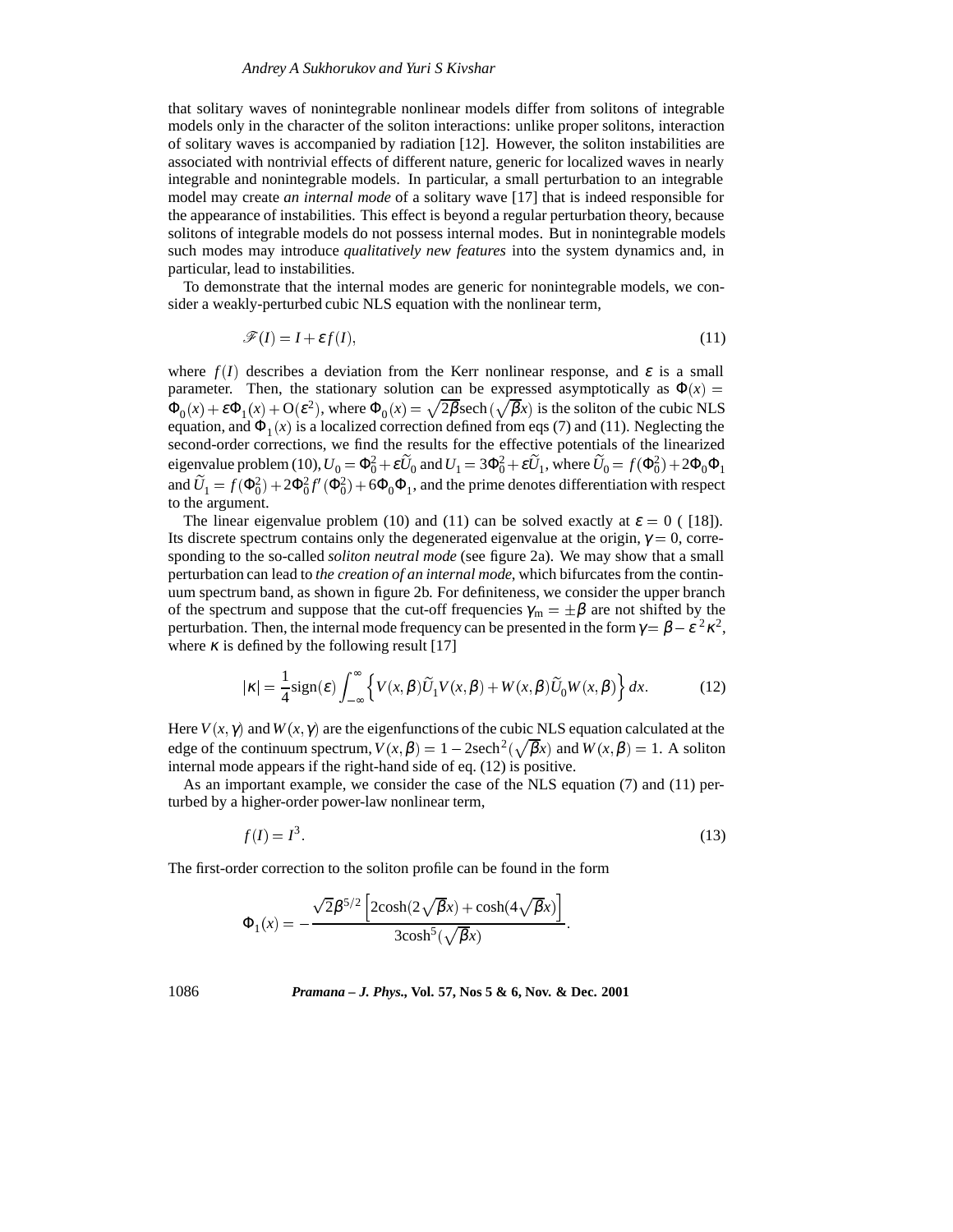

**Figure 2.** Schematic presentation of the origin of the bifurcation-induced soliton instabilities: (**a**) spectrum of the integrable cubic NLS model, (**b**) bifurcation of the soliton internal mode, (**c**) collision of the internal mode with the neutral mode resulting in the soliton instability.

With the help of eq. (12), it is easy to show that for  $\varepsilon > 0$  a perturbed NLS soliton possesses an internal mode that can be found analytically near the continuum spectrum edge,

$$
\gamma = \beta \left[ 1 - \left( \frac{64\varepsilon}{15} \right)^2 \beta^4 + O(\beta^6) \right].
$$
 (14)

For high intensities, the additional nonlinear term (13) is no longer small, and the soliton solutions, together with the associated linear spectrum, should be calculated numerically. Power dependence  $P(\beta)$  calculated with the help of eq. (8) for the soliton of the model (7), (11), and (13) is presented in figure 3a, and it corresponds to the discrete eigenvalue of the linearized problem (10) shown in figure 3b. First of all, we notice that the asymptotic theory provides accurate results for small intensity solitons, at  $\beta < 0.1$  (shown by the dotted curves in the inserts). Second, the slope of the power dependence changes its sign at the point  $\beta = \beta_{cr}$  where the soliton internal mode vanishes colliding with the soliton neutral mode, as depicted in figures 2a–c. At that point, the soliton stability changes due to the appearance of unstable (*purely imaginary*) eigenvalues (dashed curve in figure 3b). In  $\S 4$ , we demonstrate rigorously a link between the soliton stability and the slope of the dependence  $P(\beta)$ .

For  $\beta \approx \beta_{cr}$ , the instability-induced dynamics of an unstable soliton can be described by approximate equations for the soliton parameters derived by the multi-scale asymptotic technique (see  $\S 3.3.4$ ) but, in general, we should perform numerical simulations in order to study the evolution of linearly unstable solitons. In figures 4a, b, we show two different types of the soliton evolution in our model. In the first case, a small perturbation that effectively *increases* the soliton power results in an unbounded growth of the soliton amplitude and subsequent beam collapse (see figure 4a). In the second case, a small *decrease* of the soliton power leads to a switching of a soliton of an unstable (dashed line, figure 3a) branch to a stable (solid line, figure 3a) one, as is shown in figure 4b. This latter scenario becomes possible because, in the model under consideration, all small-amplitude solitons are stable. However, if the small-amplitude solitons are unstable, the soliton beam does not converge to a stable state but, instead, it diffracts. Thus, in the NLS-type nonlinear models there exist *three distinct types* of the instability-induced solitons dynamics [19].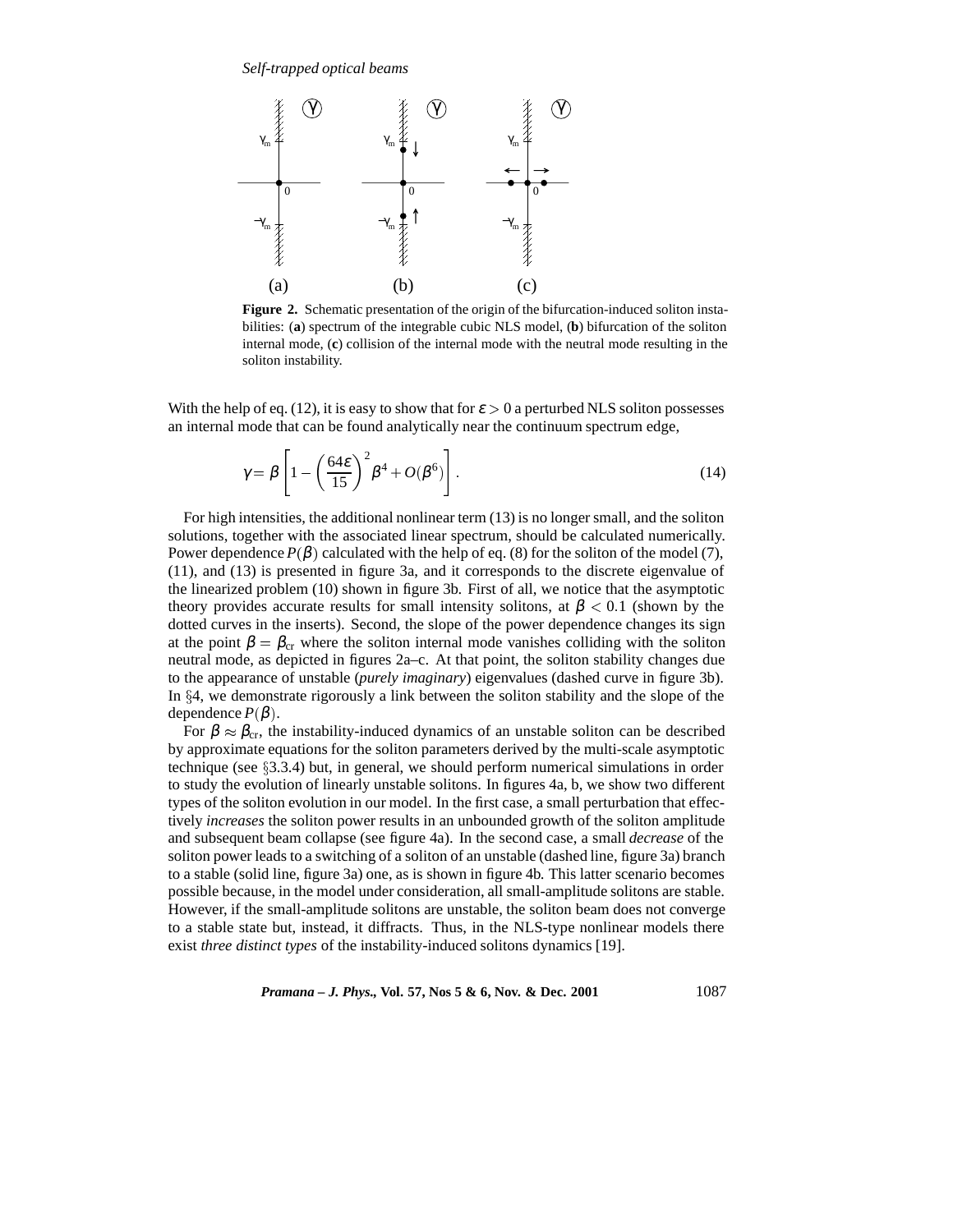

**Figure 3.** Soliton instability in the model defined by eqs (7), (11), (13) for  $\varepsilon = 1$ , presented through (**a**) the power dependence  $P(\beta)$  and (**b**) the evolution of the discrete eigenvalue of the problem (3) that defines the soliton internal mode (solid) and an instability mode (dashed). Solitons for  $\beta > \beta_{cr}$ , i.e. for  $dP/d\beta > 0$  (dashed curves in (a) and (b)) are *linearly unstable*. Dotted lines in the insets show the asymptotic dependences calculated analytically.

# 3.3 *Stability criterion for fundamental solitons*

Direct investigation of the eigenvalue problem (10) is a complicated task which, in general, does not have a complete analytical solution. However, for a class of 'fundamental' solitary waves (i.e. solitons with no nodes), the analysis can be greatly simplified. First, we reduce the system (10) to a single equation:

$$
L_0 L_1 v = \gamma^2 v,\tag{15}
$$

and the stability condition requires all eigenvalues  $\gamma^2$  to be positive. It is obvious to show that  $L_0 = L^+L^-$ , where  $L^{\pm} = \pm d/dx + \Phi^{-1}(d\Phi/dx)$ , and thus one can consider instead an auxiliary eigenvalue problem [20],

$$
L^-L_1L^+\tilde{v} = \gamma^2\tilde{v},\tag{16}
$$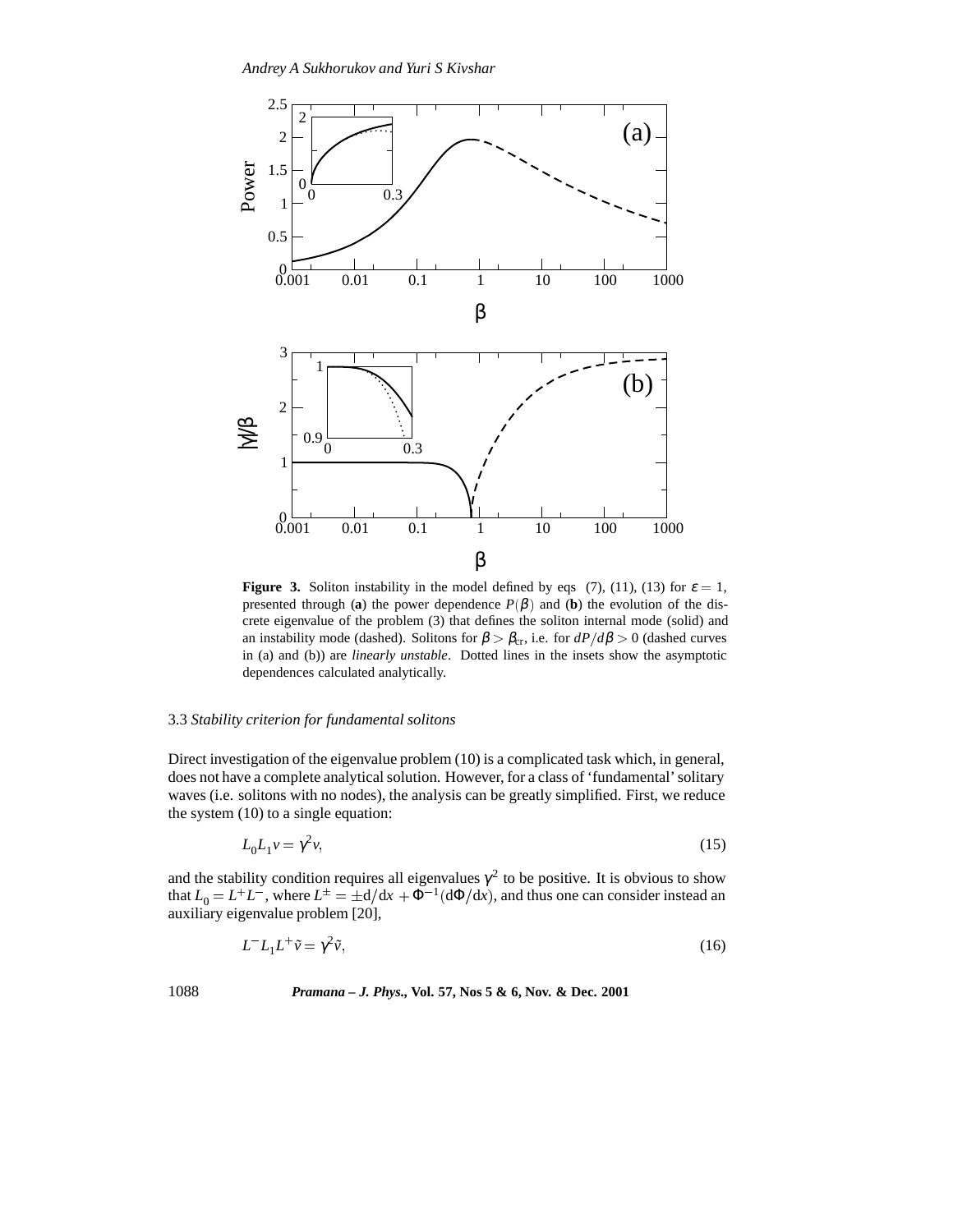

**Figure 4.** Evolution of an unstable NLS soliton in the model (7),(11),(13) for  $\varepsilon = 1$ , and  $\beta = 2$ , in the case of (**a**) increased power (collapse) and (**b**) decreased power (switching to a low-amplitude stable state). The soliton power was changed by 1%.

which reduces to eq. (15) after the substitution  $v = L^+ \tilde{v}$ . Since the operator  $L^- L_1 L^+$  is Hermitian, all eigenvalues  $\gamma^2$  of eqs (15) and (16) are real, and in this case oscillatory instabilities are not possible.

Operators  $L_j$  ( $j = 0, 1$ ) are well-studied in the literature, in particular, as a characteristic example of the spectral theory of the second-order differential operators [21]. For our problem, we use two *general mathematical results* about the spectrum of the linear eigenvalue problem  $L_j \varphi_n^{(j)} = \gamma_n^{(j)} \varphi_n^{(j)}$ :

- the eigenvalues can be ordered as  $\gamma_{n+1}^{(j)} > \gamma_n^{(j)}$  where  $n \ge 0$  defines the number of zeros in the corresponding eigenfunction  $\varphi_n^{(j)}$ ;
- for a 'deeper' potential well,  $U_j(x) \ge U_j(x)$ , the corresponding set of the eigenvalues is shifted 'down', i.e.,  $\widetilde{\gamma}_n^{(j)} \leq \gamma_n^{(j)}$ .

Let us first discuss the properties of the operator  $L_0$ , for which the soliton neutral mode is an eigenstate, i.e.,  $L_0 \Phi(x) = 0$ . As we have assumed earlier,  $\Phi(x) > 0$  is the ground state solution with no nodes and, therefore,  $\gamma_n^{(0)} > \gamma_0^{(0)} = 0$  for  $n > 0$ . This means that the operator  $L_0$  is positive definite on the subspace of the functions orthogonal to  $\Phi(x)$ , which allows to use several general theorems  $[22–26]$  in order to link the soliton stability properties to the number of negative eigenvalues of the operator  $L_1$ . Specifically, in a homogeneous medium the fundamental soliton stability depends on the slope of the function  $P(\beta)$ , according to the Vakhitov-Kolokolov stability criterion [22], i.e., a soliton is *stable* if  $∂P/∂β > 0$ , and it is *unstable*, otherwise.

To demonstrate the validity of the Vakhitov-Kolokolov criterion, we follow the standard procedure [22]. First, we note that, for the fundamental solitons with no nodes, both the direct,  $L_0$ , and inverse,  $L_0^{-1}$ , operators exist, and they are positively definite for any function orthogonal to  $\Phi(x)$ , which is not an eigenmode of eq. (15), and thus can be ignored. Thus, by applying the inverse operator  $L_0^{-1}$  to eq. (15), we obtain another linear problem with the same spectrum: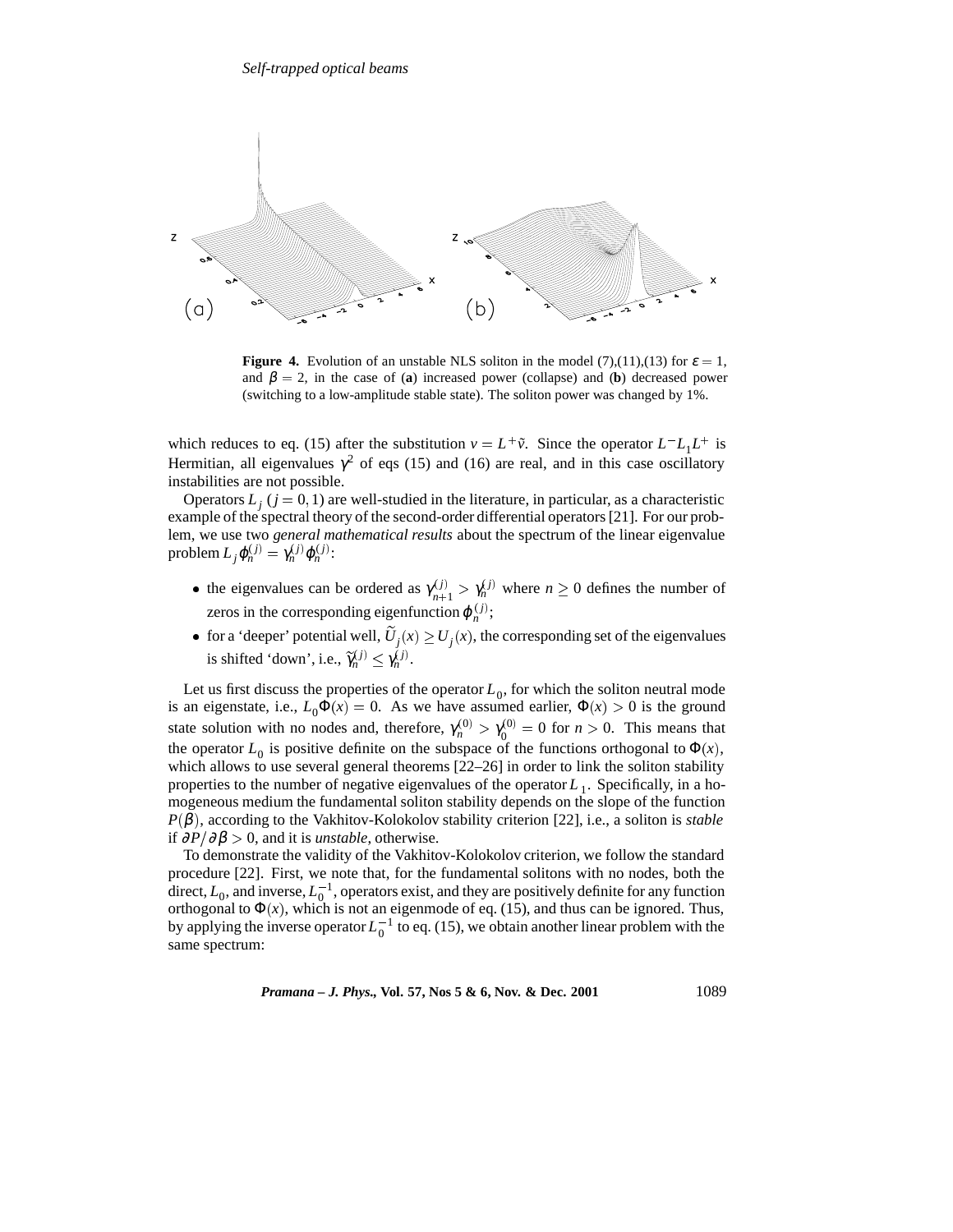$$
L_1 v = \gamma^2 L_0^{-1} v,\tag{17}
$$

where  $v(x)$  now satisfies the orthogonality condition:

$$
\langle v|\Phi\rangle \equiv \int_{-\infty}^{+\infty} v^*(x)\Phi(x)dx = 0.
$$
 (18)

Second, we multiply both sides of eq. (17) by the function  $v^*(x)$ , integrate over *x*, and obtain the following result,

$$
\gamma^2 = \frac{\langle v | L_1 v \rangle}{\langle v | L_0^{-1} v \rangle}.
$$
\n(19)

Because the denominator in eq.  $(19)$  is positively definite for  $\nu$  satisfying eq.  $(18)$ , the sign of this ratio depends only on the numerator. The instability will appear if there exists an eigenvalue  $\gamma^2$  < 0 (so that  $\gamma$  is imaginary), and this can be possible only if

$$
\min \left\langle v | L_1 v \right\rangle < 0,\tag{20}
$$

where we normalize the function  $v(x)$  to make the expression in eq. (20) finite,  $\langle v | v \rangle = 1$ .

In order to find the minimum in eq. (20) under the constraints given by eqs (18) and (20), we use the method of Lagrange multipliers, and look for a minimum of the following functional:

$$
\mathscr{L} = \langle v|L_1 v \rangle - v \langle v|v \rangle - \mu \langle v|\Phi \rangle,
$$

where real parameters  $v$  and  $\mu$  are unknown. With no lack of generality we assume that  $\mu > 0$ , as otherwise the sign of the function  $v(x)$  can be inverted. The extrema point of the functional L can be then found from the condition  $\delta \mathcal{L}/\delta v = 0$ , where  $\delta$  denotes the variational derivative. As a result, we obtain the following equation:

$$
L_1 v = v v + \mu \Phi, \tag{21}
$$

where the values of v and  $\mu$  should be chosen in such a way that conditions in eqs (18) and (20) are satisfied. Then, it immediately follows that  $\langle v|L_1 v \rangle = v \langle v|v \rangle$  and, according to eq. (20), the stationary state is unstable if and only if there exists a solution with  $v < 0$ .

Operator  $L_1$  has a full set of orthogonal eigenfunctions  $\varphi_n^{(1)}$  [21], i.e.,  $\left<\varphi_n^{(1)}|\varphi_m^{(1)}\right>=0$  if *n*  $\neq$  *m*. The spectrum of *L*<sub>1</sub> consists of discrete ( $\gamma_n^{(1)} < \beta$ ) and continuous ( $\gamma_n^{(1)} \ge \beta$ ) parts, and we scale the eigenmodes norms  $\left\langle \varphi_n^{(1)} | \varphi_n^{(1)} \right\rangle$  to unity or a delta-function, respectively. Then, we can decompose the function  $v(x)$  in the following way:

$$
v(x) = \sum_{n} D_n \varphi_n^{(1)}(x) + \int_{\beta}^{+\infty} D_n \varphi_n^{(1)}(x) d\gamma_n^{(1)},
$$
\n(22)

where the sum goes only over the eigenvalues of the discrete spectrum of  $L_1$ . Coefficients in eq. (22) can be found as  $D_n = \langle \varphi_n^{(1)} | \nu \rangle$ . Function  $\Phi(x)$  can be then decomposed in a similar way, with the coefficients  $C_n = \left\langle \varphi_n^{(1)} | \Phi \right\rangle$ . Then, eq. (21) can be reduced to: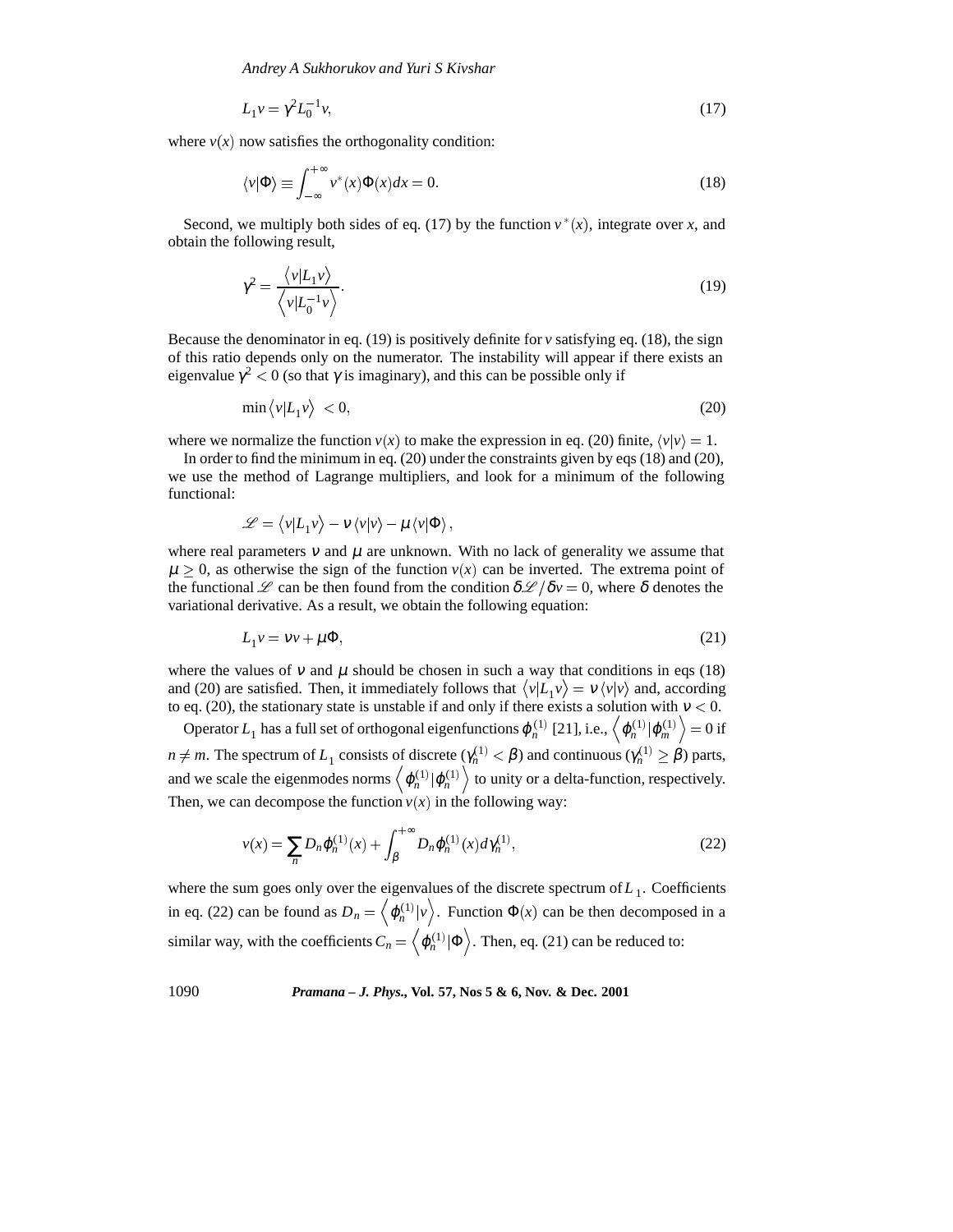$$
D_n = \begin{cases} \mu C_n/(\gamma_n^{(1)} - \nu), & \text{if } C_n \neq 0 \text{ and } \mu > 0, \\ 1, & \text{if } C_n = 0, \ \mu = 0, \text{ and } \nu = \gamma_n^{(1)}, \\ 0, & \text{otherwise.} \end{cases}
$$
(23)

In order to find the Lagrange multiplier  $v$ , we substitute eqs (22) and (23) into the orthogonality condition (18), and obtain the following equation for the parameter  $v$ :

$$
Q(v) \equiv \langle v | \Phi \rangle = \sum_{n} C_n D_n^* + \int_{\beta}^{+\infty} C_n D_n^* d\gamma_n^{(1)} = 0.
$$
 (24)

As has been mentioned above, instability appears if there exists a root  $v < 0$ , and thus we should determine the sign of minimal  $v$  solving eq. (24). Because the lowest-order modes of the operators  $L_0$  and  $L_1$ ,  $\Phi(x)$  and  $v_0(x)$  respectively, do not contain zeros, the coefficient  $C_0 \neq 0$ . Then, from the structure of eq. (24) it follows that  $Q(\nu < \gamma_0^{(1)}) > 0$ , and thus the solutions are only possible for  $v > \gamma_0^{(1)}$ .

Since  $\mathcal{F}(I)$  does not depend on *x*, a fundamental soliton has a symmetric profile with a single maximum, and  $d\Phi/dx$  is the first-order neutral mode of the operator  $L_1$ , i.e.,  $\gamma_1^{(1)} = 0$ . Therefore, the modes with  $v = \gamma_m^{(1)}$  do not give rise to instability, and we search for the solutions with  $\mu > 0$ . We notice that the function  $Q(v)$  is monotonic in the interval  $(-\infty, +\infty)$  for  $\gamma_0^{(1)} < v < \gamma_m^{(1)}$ , where  $m > 1$  corresponds to the smallest eigenvalue with  $C_m \neq 0$ . Then, because  $\gamma_m^{(1)} > \gamma_1^{(1)} = 0$ , the sign of the solution  $\nu$  is determined by the value of  $Q(0)$ . Indeed, if  $Q(0) > 0$ , the function  $Q(v)$  vanishes at some  $v < 0$  which indicates *instability*, and vice versa. From eqs (21) and (24), it follows that  $Q(v = 0) =$  $\langle L_1^{-1} \mu \Phi | \Phi \rangle$ . To calculate this value, we differentiate the equality  $L_0 \Phi = 0$  with respect to the propagation constant and obtain

$$
L_1 \frac{\partial \Phi}{\partial \beta} = -\Phi,\tag{25}
$$

that finally determines the sign,  $sign[Q(0)] = -sign(dP/d\beta)$ . These results provide a proof of the stability condition outlined above.

Linear stability discussed above should be compared with a more*general Lyapunov stability theorem* which states that in a conservative system a stable solution (in the Lyapunov sense) corresponds to an extrema point of an invariant such as the system Hamiltonian, provided it is bounded from below (or above). For the cubic NLS equation, this means that a soliton solution is a stationary point of the Hamiltonian *H* for a fixed power *P*, and it is found from the variational problem  $\delta(H + \beta P) = 0$ . In order to prove the Lyapunov stability, one needs to demonstrate that, for a class of localized solutions, the soliton solution realizes a minimum of the Hamiltonian when *P* is fixed. This fact can be shown rigorously for a homogeneous medium with cubic nonlinearity [23], i.e., for  $\mathcal{F}(I, x) = I$ , and it follows from the integral inequality,

$$
H > H_s + (P^{1/2} - P_s^{1/2}),\tag{26}
$$

where the subscript 's' defines the integral values calculated for the NLS soliton. Condition (26) demonstrates the soliton stability for both small and finite-amplitude perturbations, and a similar relation can be obtained for generalized nonlinearity, being consistent with the Vakhitov-Kolokolov criterion.

*Pramana – J. Phys.*, Vol. 57, Nos 5 & 6, Nov. & Dec. 2001 
$$
1091
$$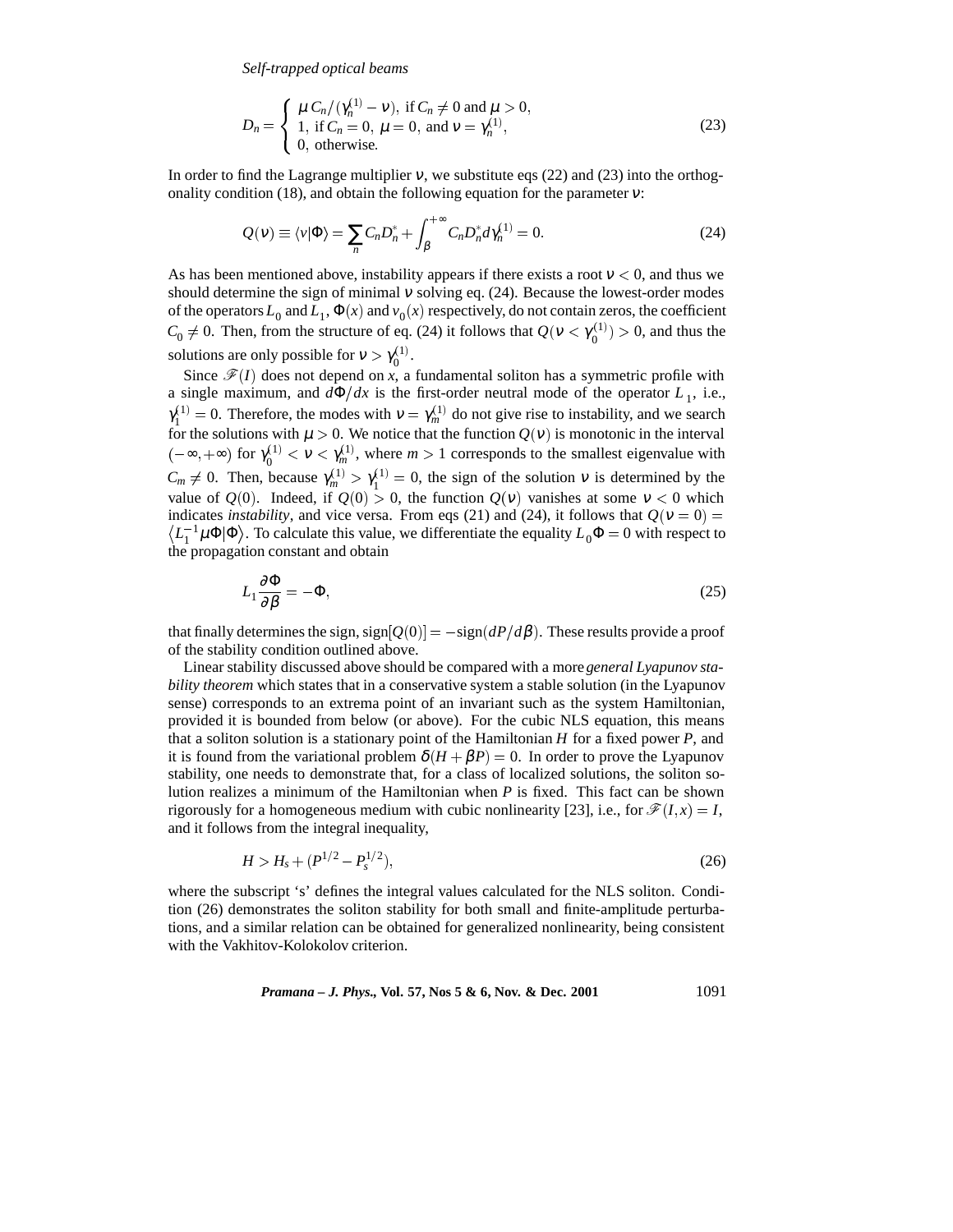#### 3.4 *Marginal stability point: Asymptotic analysis*

As was shown above, even a small perturbation of the cubic NLS equation may lead to novel features in the soliton dynamics associated with the soliton internal modes. As follows from the linear stability analysis, the solitons in a homogeneous medium are unstable when the slope of the power dependence is negative, i.e., for  $dP/d\beta < 0$ .

Near the marginal stability point  $\beta = \beta_{cr}$ , such that  $(dP/d\beta)_{\beta=\beta_{rmc}} = 0$ , where the instability growth rate is small, we can derive a general analytical asymptotic model which describes not only linear instabilities but also the nonlinear long-term evolution of unstable solitons. Such an approach is based on a nontrivial modification of the soliton perturbation theory [12] near the marginal stability point  $\beta = \beta_{cr}$ .

The standard soliton perturbation theory [12] is usually applied to analyse the soliton dynamics under the action of external perturbations. Here we should deal with *a qualitatively different physical problem* when an unstable bright soliton evolves under the action of its 'own' perturbations. As a result of the development of the instability, the soliton propagation constant varies slowly along the propagation direction, i.e.,  $\beta = \beta(z)$ . Near the instability threshold, when the derivative  $dP/d\beta$  vanishes at  $\beta = \beta_{cr}$ , the instability growth rate is small, and we can assume that the instability-induced evolution of the perturbed soliton is slowly varying in *z* and the soliton evolves almost adiabatically (i.e., it remains self-similar). Therefore, we can develop *an asymptotic theory* representing the solution to the original model (7) in the form  $\psi = \phi(x;\beta;Z) \exp[i\beta_0 z + i\epsilon \int_0^z \beta(Z') dZ']$ , where  $\beta = \beta_0 + \varepsilon^2 \Omega(Z)$ ,  $Z = \varepsilon z$ , and  $\varepsilon \ll 1$ . Here the constant value  $\beta_0$  is chosen in the vicinity of the critical point  $\beta_{cr}$ . Then, using the asymptotic multi-scale expansion in the form  $\phi = \Phi(x;\beta) + \varepsilon^3 \phi_3(x;\beta;Z) + O(\varepsilon^4)$ , we obtain the following equation for the soliton propagation constant  $\beta$  (details can be found in [19,27]),

$$
M(\beta_{cr})\frac{d^2\Omega}{dZ^2} + \frac{1}{\varepsilon^2}\frac{dP}{d\beta}\bigg|_{\beta=\beta_0}\Omega + \frac{1}{2}\frac{d^2P}{d\beta^2}\bigg|_{\beta=\beta_{cr}}\Omega^2 = 0,
$$
\n(27)

where  $P(\beta)$  and  $M(\beta)$  are calculated through the stationary soliton solution, and

$$
M(\beta) = \int_{-\infty}^{+\infty} \left[ \frac{1}{\Phi(x;\beta)} \int_0^x \Phi(x';\beta) \frac{\partial \Phi(x';\beta)}{\partial \beta} dx' \right]^2 dx > 0.
$$

A remarkable result which follows from this asymptotic analysis is the following. In the generalized NLS equation (7) the dynamics of solitary waves near the instability threshold can be described by a simple model (27) which is equivalent to the equation for motion of an effective *inertial and conservative* particle of the mass  $M(\beta_{cr})$  with the coordinate  $\Omega$  moving under the action of a potential force which is proportional to the difference  $P_0 - P(\beta)$ , where  $P_0 = P(\beta_0)$ .

The first two terms in eq. (27) give the result of the linear stability analysis, according to which the soliton is *linearly unstable* provided  $dP/d\beta < 0$ . Nonlinear term in eq. (27) allows to describe not only linear but also long-term (nonlinear) dynamics of an unstable soliton and, moreover, to identify qualitatively different scenarios of the instability-induced soliton dynamics near the marginal stability point (see details in [19,27]).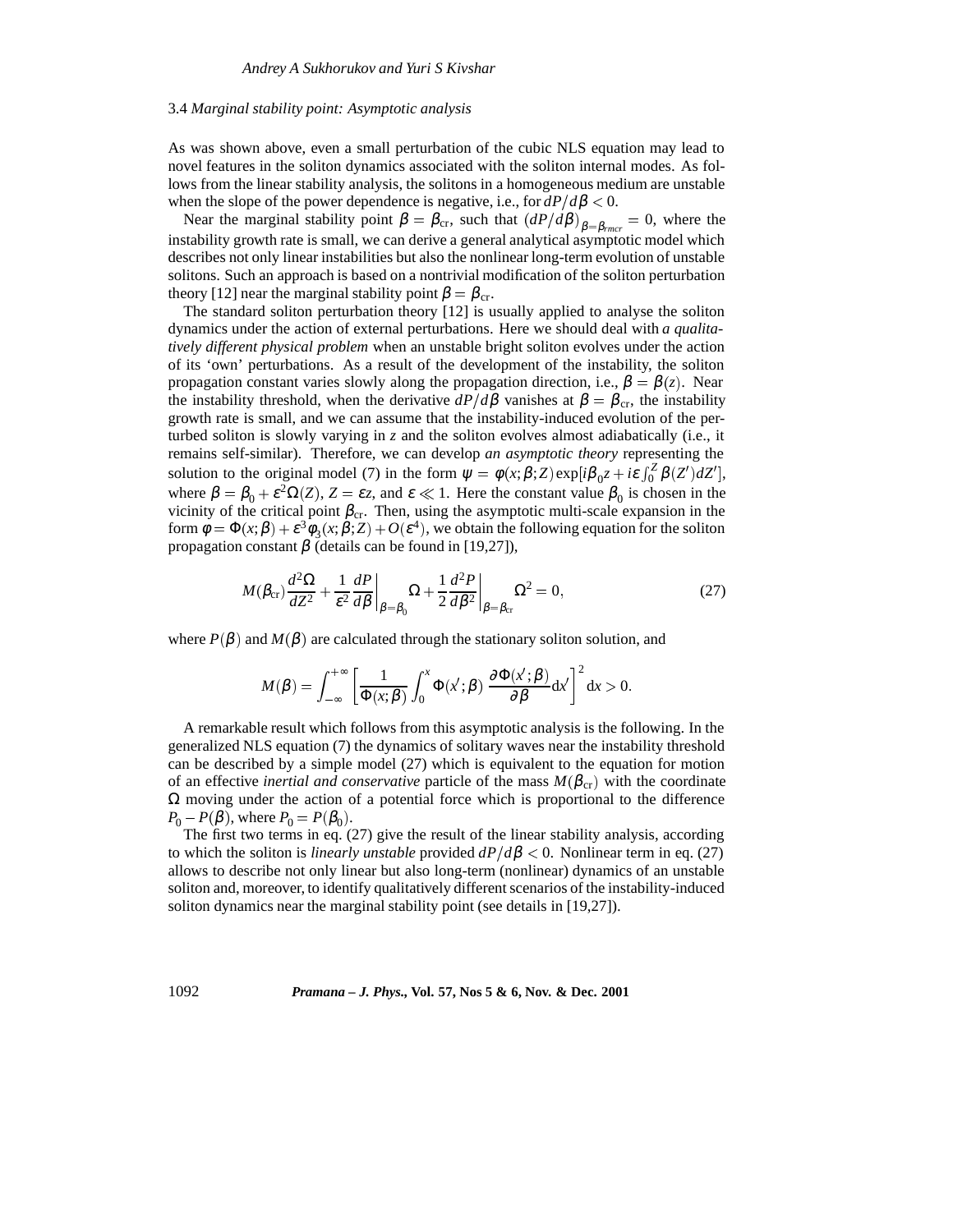## **4. Interaction of spatial solitons**

In the case of optical solitons generated in a waveguide geometry, i.e., those described by the  $(1+1)$ -dimensional NLS equation, the special case of the cubic nonlinearity is known to be integrable by means of the IST transform. This is in a sharp contrast with the  $(2+1)$ dimensional models where integrability is very rare, and usually it is not associated with the optical models. One of the many properties of an integrable model is the existence of exact analytical solutions describing *elastic interaction of any number of solitons*, that is, when a complicated nonlinear interaction of spatially localized waves reduces to simple nonlinear superposition resulting in phase shifts. In the framework of the generalized NLS equation the soliton interaction is not elastic because the model is non-integrable. Non-integrability produces a number of interesting effects which are closely associated with soliton interactions in realistic physical models corresponding to those observed in experiment. Many of the effects produced by the absence of integrability can be already seen in a simple example of the cubic-quintic NLS equation (11). When the parameter  $\varepsilon$ is small, the inelastic effects associated with non-integrability of the model can be divided into *two classes*. The first class of the effects is characterized by the order of  $\epsilon^2$  produced by radiation (of the amplitude  $\sim \varepsilon$ ) that appears as a result of collision between two solitons in the framework of eq. (11). Radiation is also responsible for a change of the soliton amplitude after the collision. The second class of effects is associated with the order of  $\varepsilon$ . An important example is the so-called *multi-soliton inelastic effects* observed in collision of three (or more) solitons as an energy exchange between the colliding solitary waves not involving radiation (in the order of  $\varepsilon$ ) [28].

Similar inelastic effects of the first order of  $\varepsilon$  are produced by the excitation of the soliton internal modes [17], that can appear for  $\varepsilon \neq 0$ , being associated with discrete eigenvalues splitting off the soliton continuum spectrum (see above). No soliton internal modes are known to exist in integrable soliton-supporting models.

When the perturbation parameter  $\varepsilon$  is not small, the soliton interaction becomes more complicated, and it is usually accompanied by strong radiation and energy exchange. However, for two colliding solitons of equal amplitudes, the interaction crucially depends on the relative phase  $\theta$  between the colliding solitons and their mutual coherence. These properties are very common for different types of solitons (including those of the integrable models), and they are explained by simple physics. Two mutually coherent solitons attract each other when they are in phase  $[\theta = 0$ , figure 5a] or repel when they are out-of-phase  $[\theta = \pi, \text{ figure 5c}].$  In the intermediate case, i.e., for  $0 < \theta < \pi$  the soliton interaction is accompanied by energy exchange, as shown in figure 5b.

The basic attractive and repulsive interaction involves the following. For in-phase beams the intensity in the overlapping region between the beams increases. This, in turn, results in a local increase of the refractive index which effectively attracts both beams. Exactly the opposite situation arises when the solitons are out-of-phase. Then, the light intensity drops in the overlap region and so does the refractive index change. This results in the beams moving away from each other, which is interpreted as a repulsive force.

## **5. Conclusions**

During the last 10 years, the field of spatial optical solitons has expanded dramatically being driven by a number of impressive experimental demonstrations of the soliton effects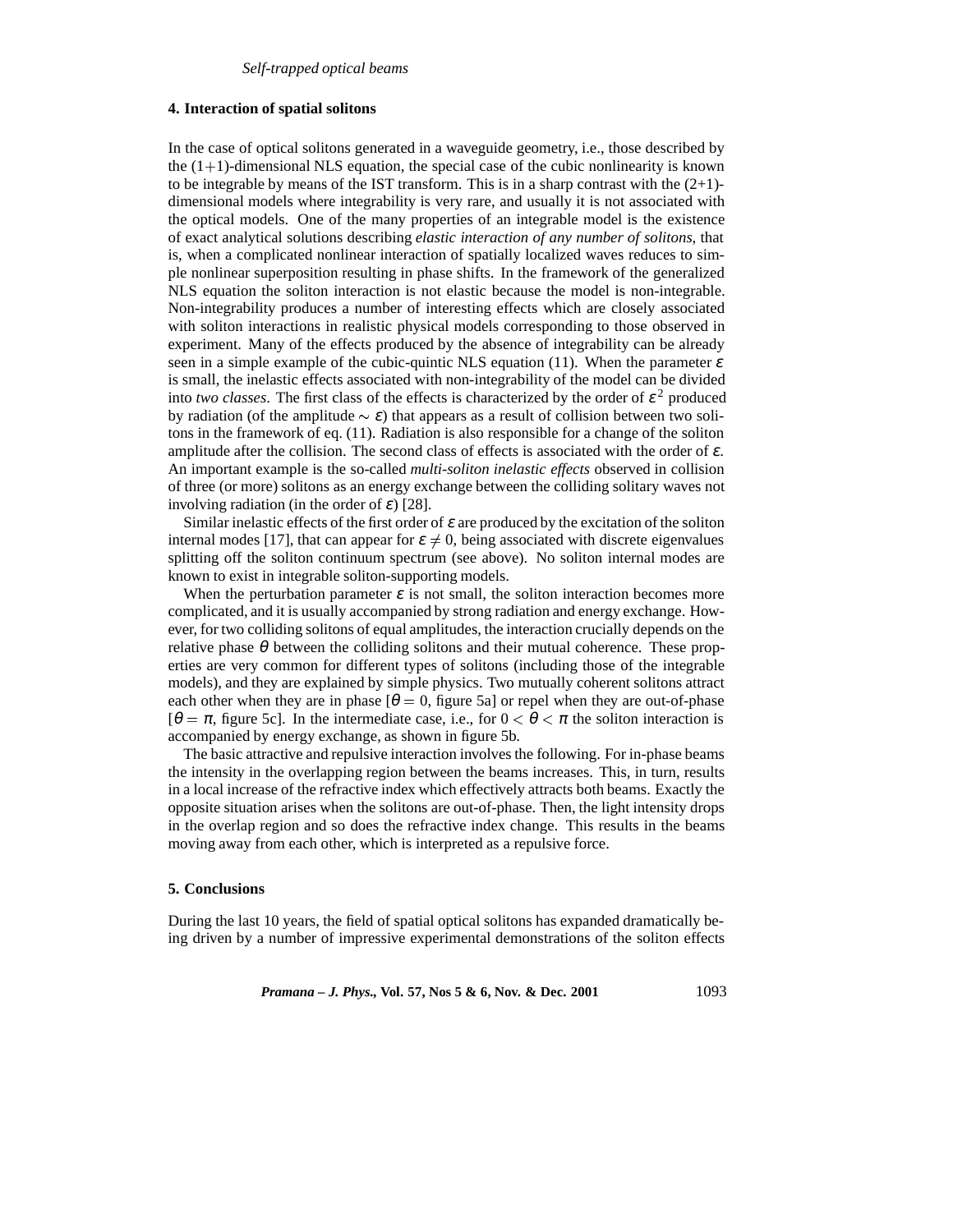

**Figure 5.** Result of the collision of two solitons with equal amplitudes in the nonintegrable model defined by eqs (7),(11) for  $f(I) = I^2$  and  $\varepsilon = 0.2$ . The initial soliton relative phase  $\theta$  is (a) 0, (b)  $\pi/2$ , and (c)  $\pi$ .

in different types of nonlinear bulk media, waveguide structures, and waveguide arrays. In this (largely tutorial) paper, we have presented only a small fraction of the fundamental problems associated with this field. Unlike temporal solitons in fiber optics, the spatial solitons are described by higher-dimensional nonintegrable nonlinear models, they may become unstable even in the Kerr medium, and their analysis requires the development of novel analytical techniques for studying of localized solutions of nonintegrable nonlinear equations.

Spatial optical solitons bring many novel concepts into the nonlinear physics, they can carry a topological charge analogous to 'spin', they can consist of several components, they can spiral, fuse, repel each other in a bulk medium, etc. We believe that novel nonlinear materials such as nonlinear photonic crystals may expand the possibility of realistic applications of spatial optical solitons towards creating a novel generation of nonlinear optical devices operating entirely with light.

# **Acknowledgements**

The research work addressed in this article has been carried out in collaboration with our colleagues from Nonlinear Physics Group and Laser Physics Centre of Research School of Physical Sciences and Engineering, the Australian National University. We are deeply